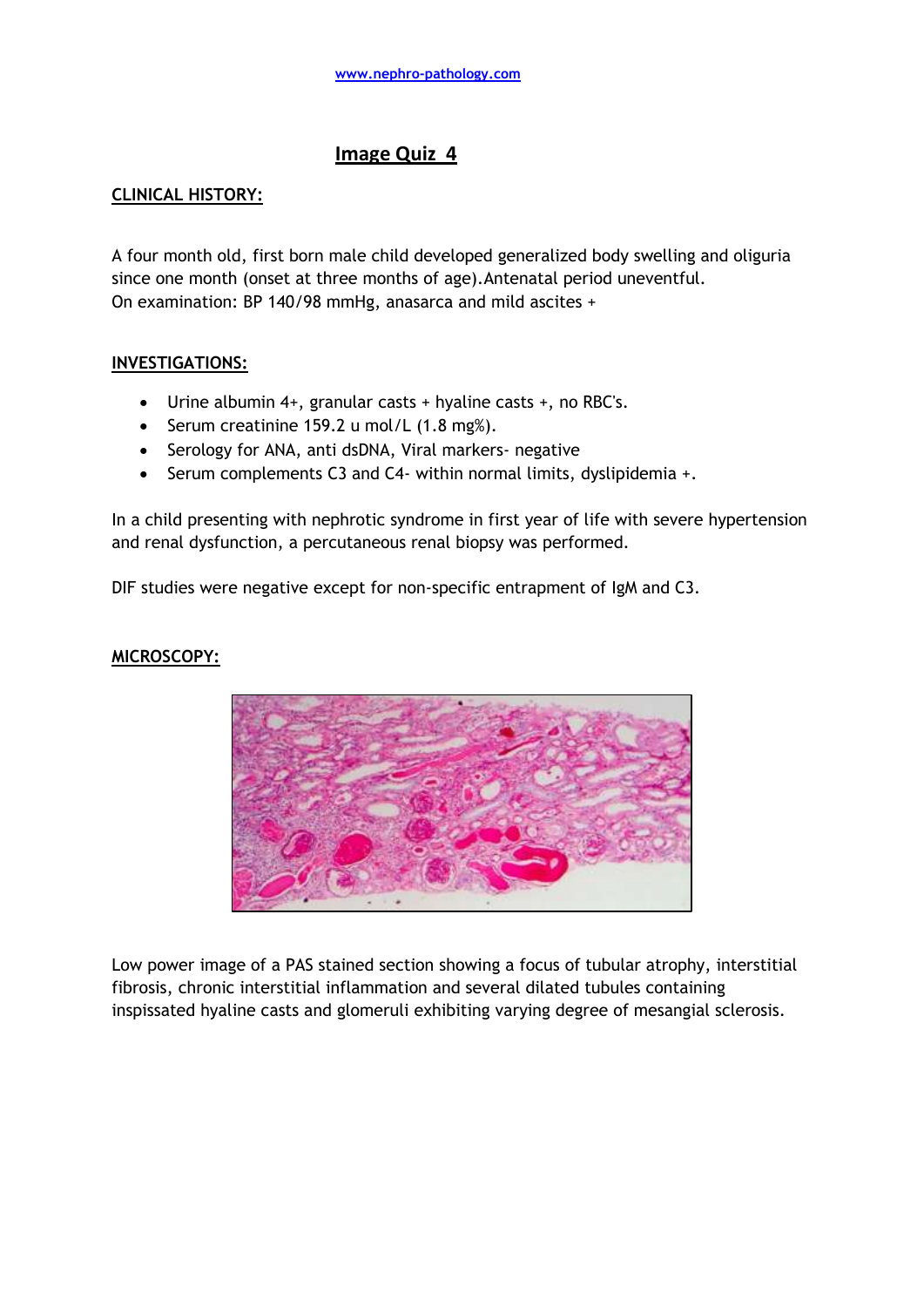

Photomicrographs showing glomeruli exhibiting varying degree of mesagial sclerosis without significant increase in mesangial cellularity. The mesangial area in silver methenamine stained sections shows a peculiar "reticulated" appearance. Few glomerular tufts show a corona of hypertrophied podocytes forming pseudocrescent like structures. Vessels show hypertension related alterations.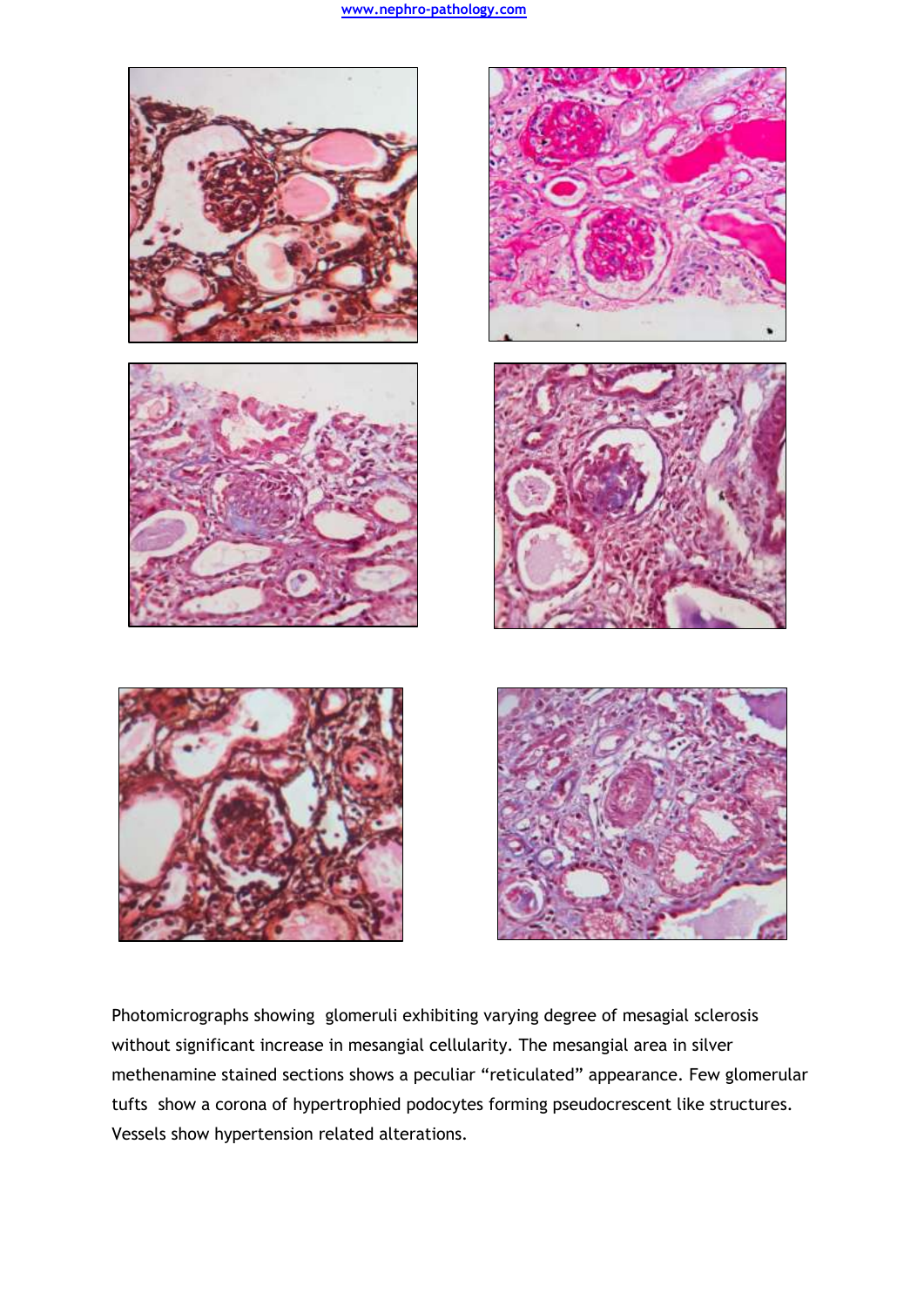#### **DIAGNOSIS:**

Diffuse Mesangial Sclerosis (DMS)

### **DISCUSSION:**

The differential diagnosis of nephrotic syndrome in first year of life (NFYL) includes the congenital nephrotic syndrome of the Finnish type (CNF) , idiopathic nephrotic syndrome (including minimal change disease, mesangioproliferative glomerulonephritis & focal and segmental glomerular sclerosis) and diffuse mesangial sclerosis(DMS) [1].

DMS is a rare, usually isolated sporadic condition, but may also be related to heritable mutations of WT-1 *(with or without Denish Drash syndrome or Frasier syndrome)* [2], LAMB2 *(with or without Pierson syndrome or ocular abnormalities*) [3], PLCE1 [4], or NPHS1 [6]. Proteinuria in DMS develops after birth, most commonly between 4-12 months of age, however congenital nephrotic syndrome may also se seen in about 10% of patients with DMS ("French type CNS")[1]. As compared to CNF(Finnish type congenital nephrotic syndrome), placental abnormalities, premature delivery and low birth weight are rare in DMS, indicating that proteinuria develops after birth in these patients. Most patients present with severe hypertension and renal failure ensues rapidly, usually within 1-3 months.

Hsitopathological features of DMS are chracteristic and include diffuse increase in mesangial matrix, usually without significant increase in mesangial cellularity. Shrunken sclerotic glomeruli surrounded by a corona of hypertrophied podocytes are common. Podocyte hypertrophy and hyperplasia may resemble a crescent, however true crescents are rare in DMS. The mesangial sclerosis has a "spongy" or "reticulated" appearance , best appreciated in silver methenamine stained sections. The distributions of DMS lesions(at least in the early stages)is zonal with most severely affected glomeruli located in the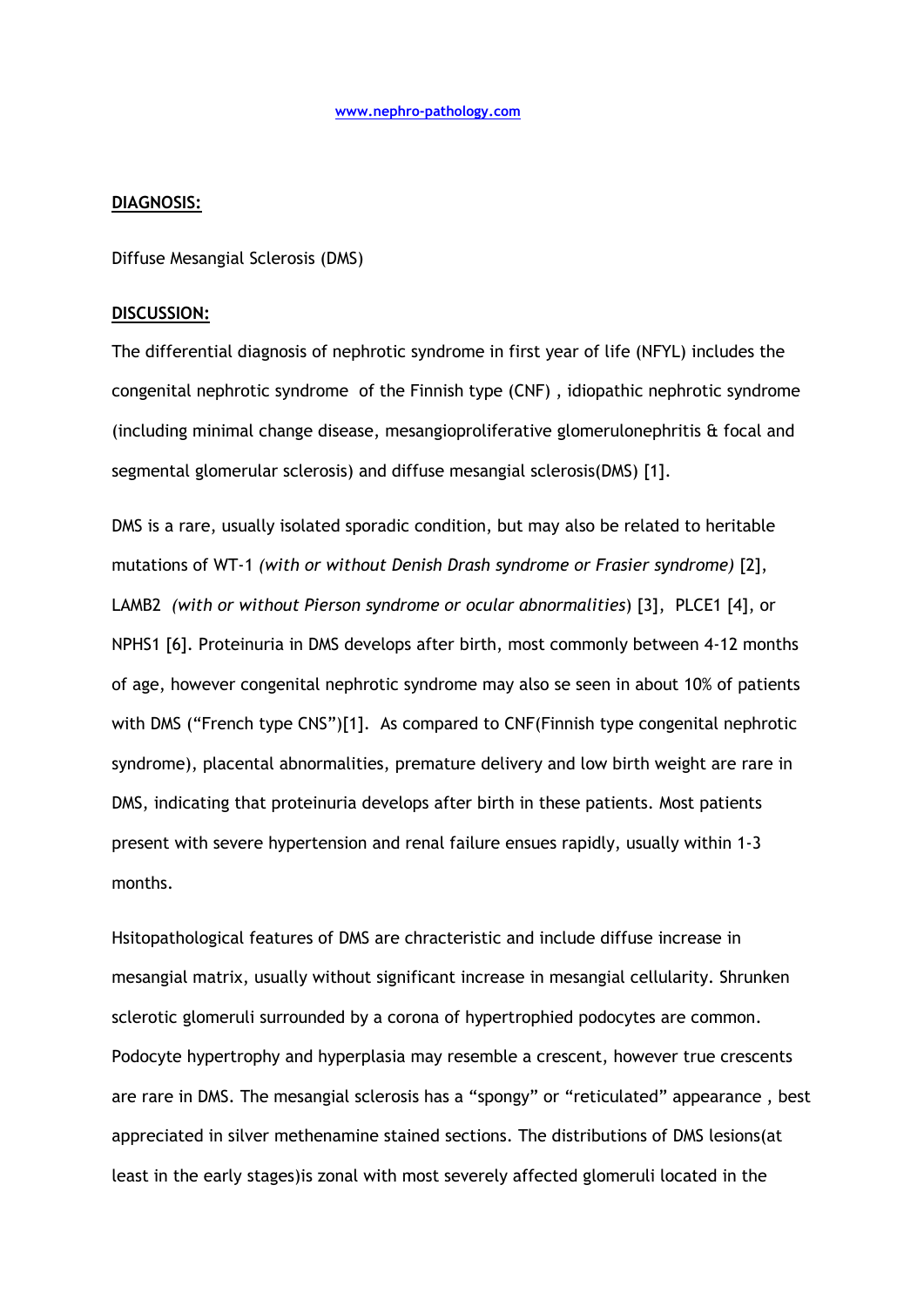outer cortex . With disease progression, FSGS lesions , significant tubulointerstitial alterations (fibrosis, tubular atrophy and interstitial inflammation) develop. Immunofluoroscence findings are non specific and ulrastructural studies reflect changes associated with the proteinuric state.

Therapeutic amangement of DMS is similar to those for patients with CNF. The nephrotic syndrome in patients with genetic mutations is usually resistant to steroids or other immunosuppression and prognosis is guarded.However, two children with DMS associated with trucating mutations in PLCE1, responding to treatment with steroid/cyclosporine have been reported.[7] Most of mortalities are due to secondary infections.Other complications include growth retardation, delayed motor and mental development, hypothyroidism,thrombtic complications, and other mineral deficiencies (iron, Vitamin D etc.).Bilateral nephrectomy followed by dialysis support till the child is old enough for renal trasplantation is performed at few centres.Unlike CNF, recurrence of nephrotic syndrome , post transplant has not been descirbed for DMS.

## **REFERENCES:**

1. [Habib R. Nephrotic syndrome in the 1st year of life. Pediatr Nephrol. 1993 Aug;7\(4\):347-](http://www.ncbi.nlm.nih.gov/pubmed/8398639) [53.](http://www.ncbi.nlm.nih.gov/pubmed/8398639)

2. [Habib R et. al. The nephropathy associated with male pseudohermaphroditism and](http://www.ncbi.nlm.nih.gov/pubmed/3000666)  [Wilms' tumor \(Drash syndrome\): a distinctive glomerular lesion--report of 10 cases. Clin](http://www.ncbi.nlm.nih.gov/pubmed/3000666)  [Nephrol. 1985 Dec;24\(6\):269-78.](http://www.ncbi.nlm.nih.gov/pubmed/3000666)

3. [Denamur A et. al. Mother-to-Child Transmitted WT1 Splice-Site Mutation Is Responsible](http://jasn.asnjournals.org/content/10/10/2219.full.pdf+html)  [for Distinct Glomerular Diseases. JASN 1999;10:22219-23.](http://jasn.asnjournals.org/content/10/10/2219.full.pdf+html)

4. [Zenker M et. al. Human laminin beta2 deficiency causes congenital nephrosis with](http://hmg.oxfordjournals.org/content/13/21/2625.long)  [mesangial sclerosis and distinct eye abnormalities. Hum Mol Genet. 2004 Nov](http://hmg.oxfordjournals.org/content/13/21/2625.long)  [1;13\(21\):2625-32.](http://hmg.oxfordjournals.org/content/13/21/2625.long)

[5. Gbadegesin R et. al. Mutations in PLCE1 are a major cause of isolated diffuse mesangial](http://ndt.oxfordjournals.org/content/23/4/1291.full)  [sclerosis \(IDMS\). Nephrol. Dial. Transplant. \(2008\) 23 \(4\): 1291-1297.](http://ndt.oxfordjournals.org/content/23/4/1291.full)

6. [Nephrotic Syndrome in the First Year of Life: Two Thirds of Cases Are Caused](http://www.pediatricsdigest.mobi/content/119/4/e907.full.pdf+html) by [Mutations in 4 Genes \( NPHS1, NPHS2, WT1, and LAMB2\).](http://www.pediatricsdigest.mobi/content/119/4/e907.full.pdf+html) *Pediatrics* 2007;119;e907-919.

7. Hinkes B, Wiggins RC, Gbadegesin R. [Positional cloning uncovers mutations in PLCE1](http://www.nature.com/ng/journal/v38/n12/abs/ng1918.html)  [responsible for a nephrotic syndrome variant that may be reversible. Nature Genetics](http://www.nature.com/ng/journal/v38/n12/abs/ng1918.html)  [2006; 38: 1397](http://www.nature.com/ng/journal/v38/n12/abs/ng1918.html) – 1405.